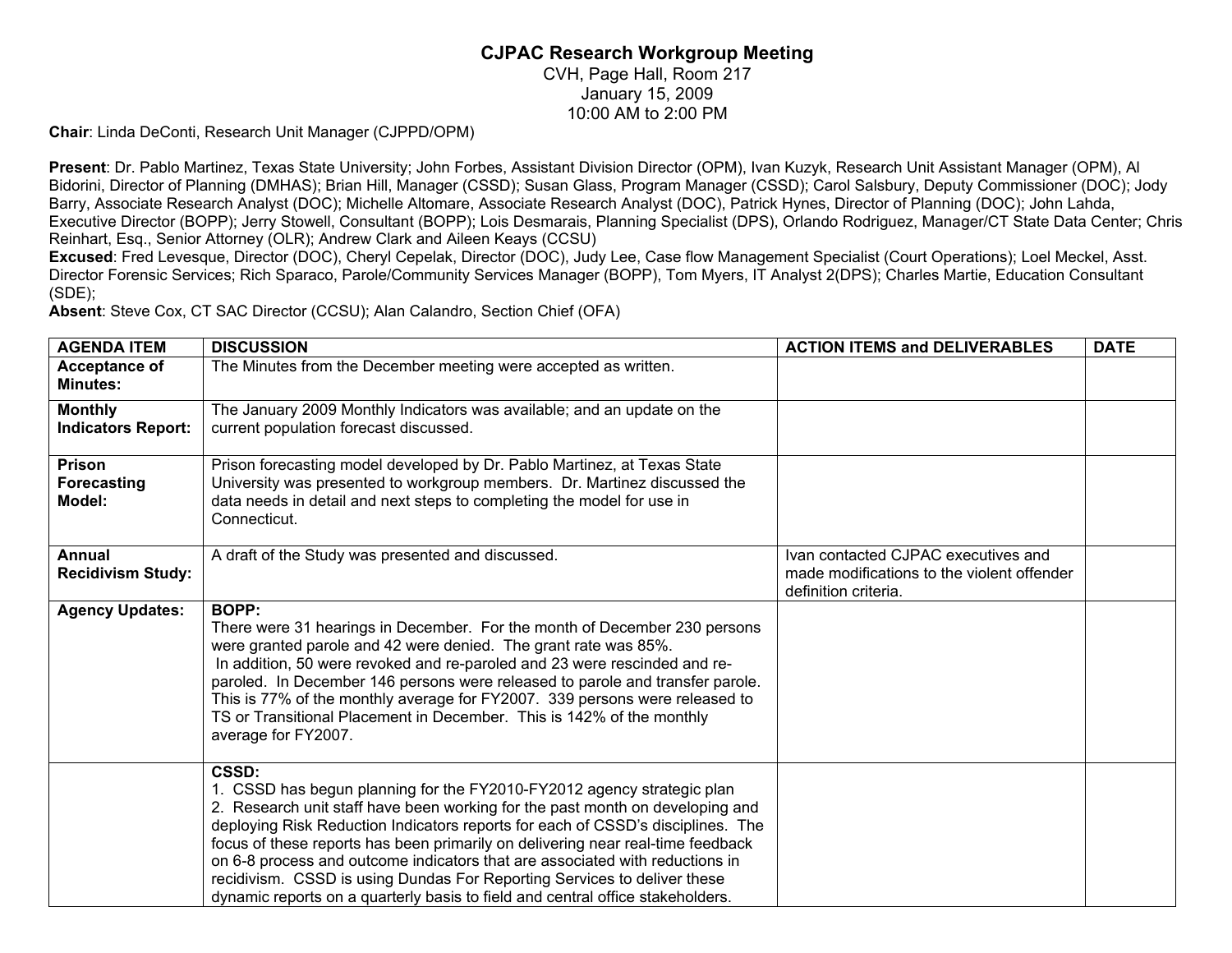|                       | 3. Research staff continued to support adult probation efforts to reduce                                                                              |  |
|-----------------------|-------------------------------------------------------------------------------------------------------------------------------------------------------|--|
|                       | caseload sizes through data analysis and caseload projections.                                                                                        |  |
|                       | <b>DMHAS:</b>                                                                                                                                         |  |
|                       | In September, Connecticut received five years of funding from the National                                                                            |  |
|                       | Institute on Drug Abuse (NIDA) to test strategies for implementing evidence-                                                                          |  |
|                       | based practices in criminal justice and addictions treatment settings. The                                                                            |  |
|                       | Connecticut Criminal Justice Drug Abuse Treatment Studies (CJ-DATS) Center                                                                            |  |
|                       | represents a collaboration between the UConn School of Social Work, CT                                                                                |  |
|                       | DMHAS, CT DOC, and UCHC, but investigators hope to work closely with the                                                                              |  |
|                       | Judicial Branch and DCF as well. The Principal Investigator is DMHAS's                                                                                |  |
|                       | Director of Research, Linda Frisman, Ph.D., also a Research Professor in the                                                                          |  |
|                       | UConn School of Social Work. Dr. Frisman received funding through an earlier                                                                          |  |
|                       | NIDA CJ-DATS award that involved testing models of care for criminal offenders                                                                        |  |
|                       | with addictive disorders. Both the original and the current grants are cooperative                                                                    |  |
|                       | agreements supporting studies across several sites nationally. Dr. Frisman and                                                                        |  |
|                       | her co-Principal Investigator Daniel Bannish, PsyD, DOC's Acting Director of                                                                          |  |
|                       | Behavioral Health, are part of a national Steering Committee making decisions                                                                         |  |
|                       | about which studies to conduct.                                                                                                                       |  |
|                       | CJ-DATS will involve studies on at least three areas: assessment, intervention,                                                                       |  |
|                       | and HIV care. NIDA partners are also encouraging studies about medications                                                                            |  |
|                       | for addictions, such as Naltrexone. Each study must focus on practices that are                                                                       |  |
|                       | already established as evidence-based. The new research will be intervention                                                                          |  |
|                       | studies, i.e., research about how best to implement the evidence-based                                                                                |  |
|                       | practices. For example, a study might focus on two methods of training prison-                                                                        |  |
|                       | based addiction staff to conduct treatment need assessments prior to release.                                                                         |  |
|                       | CT CJ-DATS researchers expect that the selected studies will mainly focus on                                                                          |  |
|                       | community re-entry of prisoners with addiction disorders. Because the same 3 -                                                                        |  |
|                       | 4 studies will be conducted by all the CJ-DATS centers across the country, the                                                                        |  |
|                       | CT partners do not have complete autonomy in decisions about which studies to                                                                         |  |
|                       | undertake. But neither will CT bear the burden of testing models by itself. Other                                                                     |  |
|                       | funded CJ-DATS Centers are University of Kentucky, Texas Christian University,                                                                        |  |
|                       | and Arizona State University. NIDA expects to fund approximately 4 more<br>research centers this spring. The first study may be launched this summer. |  |
| <b>Agency Updates</b> | DPS:                                                                                                                                                  |  |
| <b>Continued:</b>     | DPS generated the final 2005 annual Crime in CT report, which we have                                                                                 |  |
|                       | requested be posted on our website by 1/31/09. The CT State Police (CSP)                                                                              |  |
|                       | missing arrests for 2006-2008 continue to be manually entered. There are some                                                                         |  |
|                       | differences of opinion regarding the appropriateness of an automated solution to                                                                      |  |
|                       | the missing arrests, which will be discussed in a DPS meeting on January 13th.                                                                        |  |
|                       |                                                                                                                                                       |  |
|                       | SEARCH at the National Consortium for Justice Information and Statistics is                                                                           |  |
|                       | near completion of a NIEM-conformant XML schema. The schema will be used                                                                              |  |
|                       | as a standard format for electronic submission of Family Violence arrest data                                                                         |  |
|                       | from law enforcement agencies. DPS will be interviewing by the week of                                                                                |  |
|                       | January 19th to hire a consultant through the state's IT professional services                                                                        |  |
|                       | contract. The consultant will complete the final phase of the process (i.e., import                                                                   |  |
|                       | and validate the XML data, generate error reports, and transfer the data to final                                                                     |  |